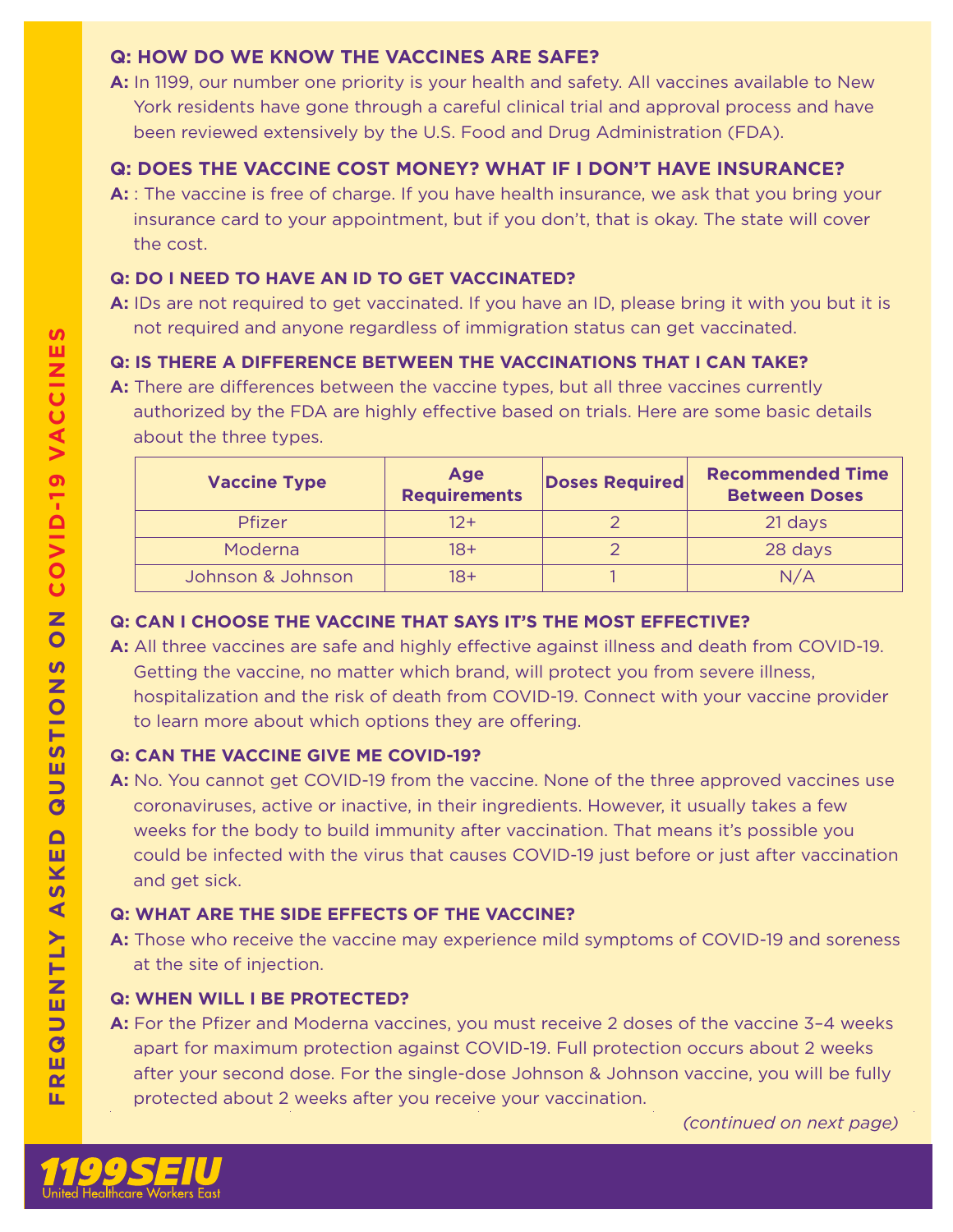#### **Q: CAN I GET THE VACCINE IF I'M PREGNANT OR NURSING?**

A: Yes. The vaccine is safe for pregnant and nursing people. Also, there is no evidence that COVID-19 vaccines cause infertility or increases your chance of miscarriage.

## **Q: IS THE COVID-19 VACCINATION SAFE FOR CHILDREN?**

**A:** Only the Pfizer vaccine is authorized for children ages 12+ at this time. More research is being done for children under 12.

## **Q: IS IT SAFE TO GET VACCINATED IF I HAVE AN UNDERLYING HEALTH CONDITION?**

**A:** Yes. COVID-19 vaccination is especially important for people with underlying health problems like heart disease, lung disease, diabetes, and obesity. People with these conditions are more likely to get very sick from COVID-19. It is recommended that people with these conditions speak to their doctors for specific advice.

# **Q: I'VE HAD ALLERGIC REACTIONS TO OTHER SHOTS, CAN I GET THE COVID-19 VACCINE?**

**A:** If you have had allergic reactions to injectable medicines, you should consult with your medical providers before receiving a COVID-19 vaccine. Your provider can discuss what allergies may make it risky for you to get the COVID-19 vaccination, but it has been proven safe for the vast majority of people.

## **Q: CAN PEOPLE WHO HAVE ALREADY HAD COVID-19 GET THE VACCINE?**

**A:** Yes. CDC recommends getting vaccinated even if you have already had COVID-19 because reinfection is possible. While you might have some short-term antibody protection after recovering from COVID-19, we don't know how long this protection will last.

# **Q: THESE VACCINES WERE DEVELOPED SO FAST. HOW DO I KNOW THEY'RE SAFE?**

**A:** Decades of vaccine research before the pandemic, along with scientists around the world working together, made it possible to quickly develop the COVID-19 vaccine. The FDA followed their usual process for vaccine approval. With unprecedented levels of government resources allocated to vaccine development, many clinical trials were conducted simultaneously, rather than one after the other, which saved a lot of time. The speed in development is not a result of compromise in safety or quality.



щ